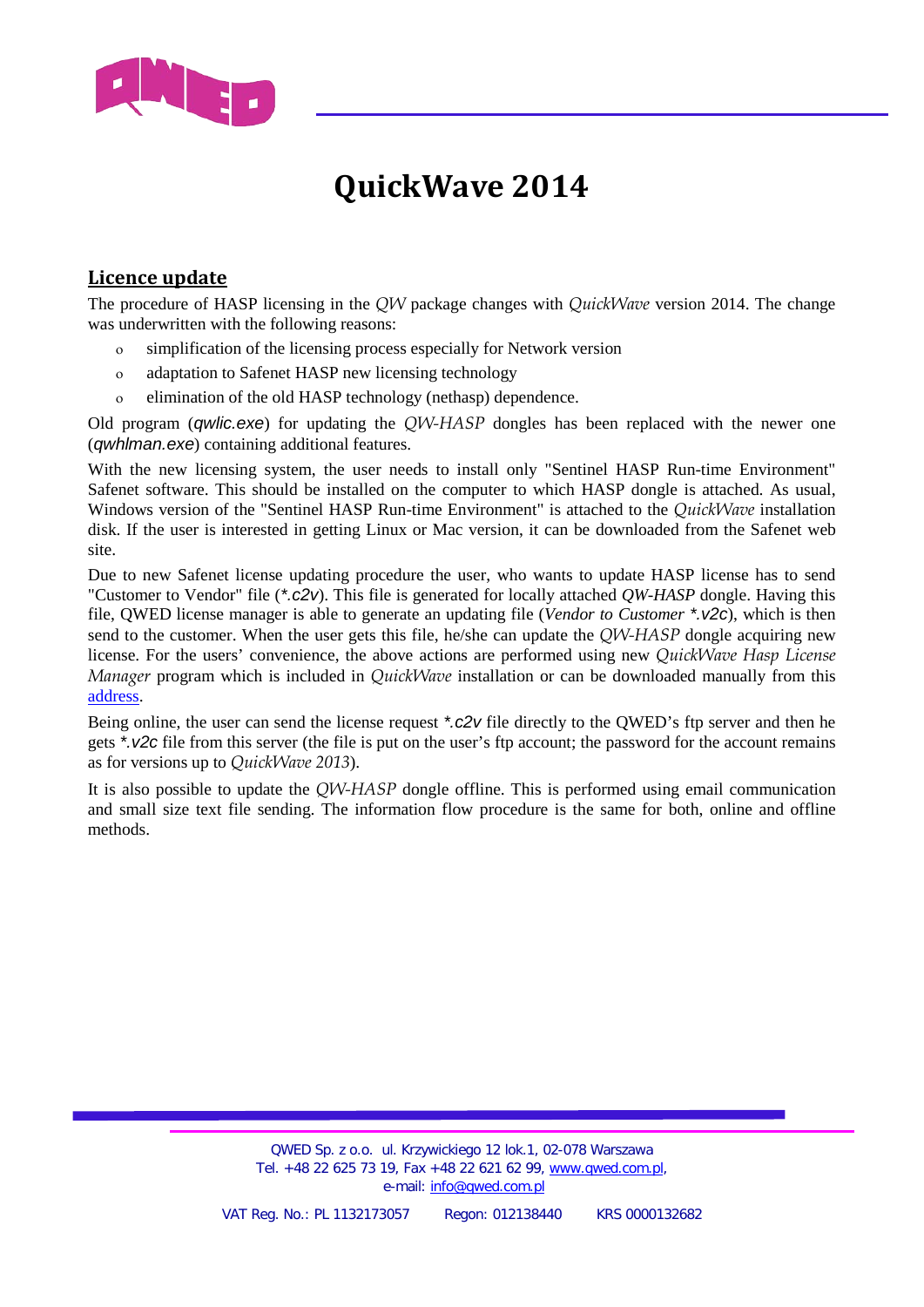

| Hasp Id    |                             | License manager IP | License manager name | Preferred flag |  |
|------------|-----------------------------|--------------------|----------------------|----------------|--|
| 123        |                             | 127.0.0.1          | <b>ABC</b>           |                |  |
| 4.345      |                             | 192.168.1.1        | aaa                  | ON             |  |
| feature id | name                        | date limit         | version limit        | logins limit   |  |
| 10         | $OW-3D$                     | 2015.01.15         | 2014                 | 10             |  |
| 11         | OW-V2D                      | 2015.01.15         | 2014                 | 10             |  |
| 14         | OW-MSWindows                |                    |                      | 10             |  |
| 50         | OW-BHM                      | 2015.01.15         |                      | 10             |  |
| 51         | OW-GPUSim                   | 2015.01.15         | 10                   |                |  |
| 52         | OW-Addin Inv.               | 2015.01.15         | 10                   |                |  |
| 53         | QProny                      | 2015.01.15         | 10                   |                |  |
| 54         | QW-OptimiserPlus 2015.01.15 |                    |                      | 10             |  |
| 55         | <b>OW-SAT Filter</b>        | 2015.01.15         |                      | 10             |  |
|            |                             |                    |                      |                |  |

Let us now explain the procedure in details:

- 1. New *QuickWave* users receive preprogrammed (accordingly to provided purchase order) *QW-HASP* dongle
- 2. The updating procedure requires the following steps:
	- a) Attach *QW-HASP* USB dongle to the computer
	- b) Run *QuickWave* Hasp License Manager via *QuickWave->QuickWave 3D & V2D v2014 (x64) - >Licensing->QuickWave License Update* shortcut, on the computer where the HASP dongle is attached (Remote Desktop is not allowed)
	- c) Select an appropriate dongle from the list
	- d) From the *License Request* menu choose one of the following options:
		- ο *to File* (creates *\*.c2v* file in the default '*C:\Users\...\Documents*' directory; the default directory can be changed in *Actions* menu through *Change Files Folder*)
		- ο *to Ftp* (creates *\*.c2v* file and automatically sends it to license ftp account)
	- e) If option *to File* was chosen, send created *\*.c2v* to *QW* vendor using [license@qwed.eu](mailto:license@qwed.eu) address. License updating file will be prepared by QWED license manager and send back to the customer as a *\*.v2c* file or/and put on the user's ftp account.
	- f) When *\*.v2c* file has been received perform an appropriate step from the following:
		- ο *from File* (use this option if *\*.v2c* file was sent by email)
		- ο *from Ftp* (use this option if *\*.v2c* file was put on ftp account)
	- g) Choose an appropriate file for updating the license.

License update (steps f) and g)) can be also performed using Sentinel Admin Control Center (ACC) web application, available from *QuickWave->QuickWave 3D & V2D v2014 (x64)->HASP->Admin Control Center* or from [http://localhost:1947/.](http://localhost:1947/) ACC can be launched also via *QuickWave Hasp License Manager* from *Actions* menu.

> QWED Sp. z o.o. ul. Krzywickiego 12 lok.1, 02-078 Warszawa Tel. +48 22 625 73 19, Fax +48 22 621 62 99, [www.qwed.com.pl,](http://www.qwed.com.pl/) e-mail: [info@qwed.com.pl](mailto:info@qwed.com.pl)